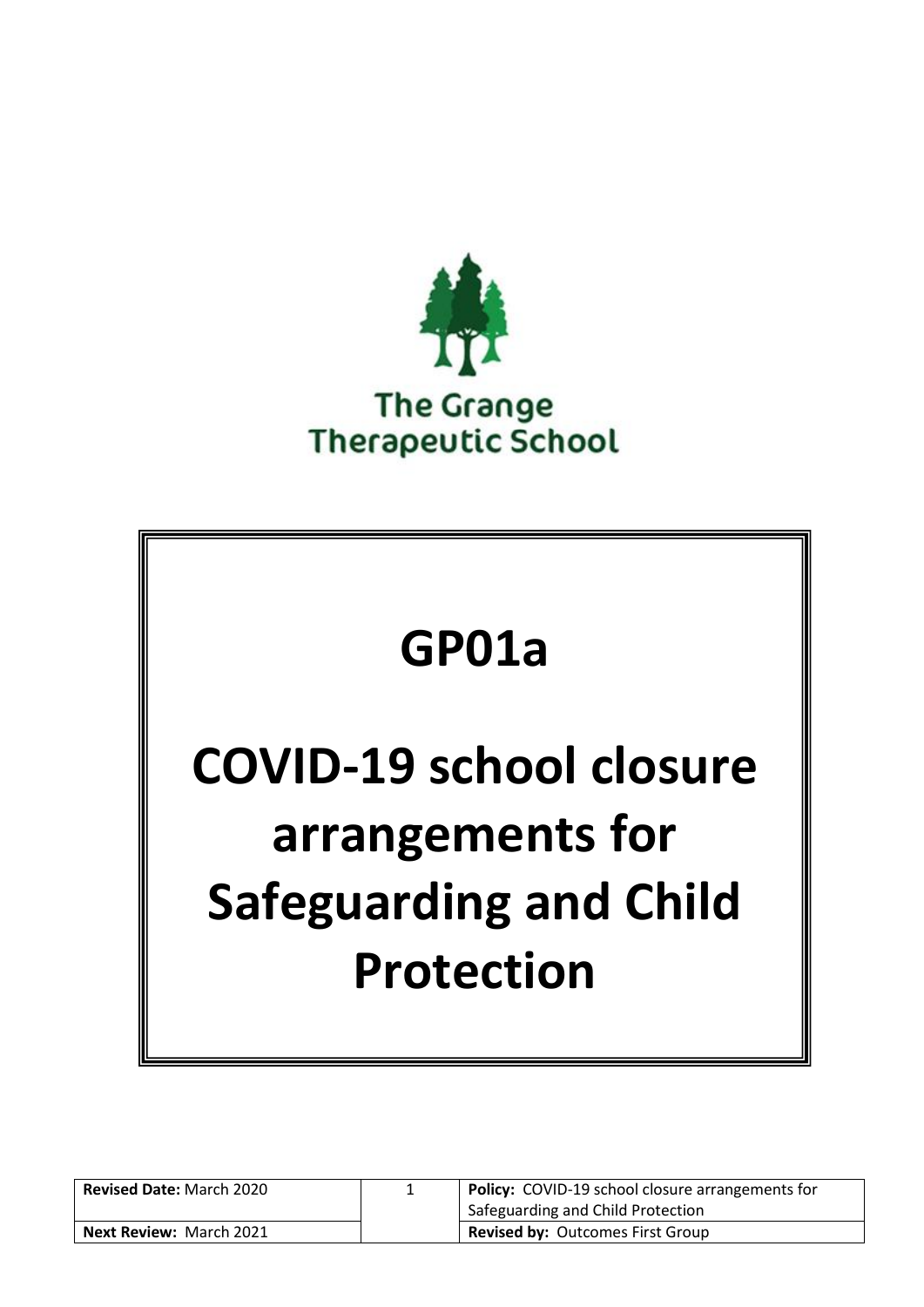From 20<sup>th</sup> March 2020 parents were asked to keep their children at home, wherever possible, and for schools to remain open only for those children of workers critical to the COVID-19 response - who absolutely need to attend.

Schools, and all childcare providers, were asked to continue to provide care for a limited number of children - children who are vulnerable, and children whose parents are critical to the COVID-19 response and cannot be safely cared for at home.

This sub-section of The Grange Therapeutic School Safeguarding and Child Protection policy contains details of our individual safeguarding arrangements in the following areas:

| <b>Revised Date: March 2020</b> | <b>Policy:</b> COVID-19 school closure arrangements for |
|---------------------------------|---------------------------------------------------------|
|                                 | Safeguarding and Child Protection                       |
| <b>Next Review: March 2021</b>  | <b>Revised by: Outcomes First Group</b>                 |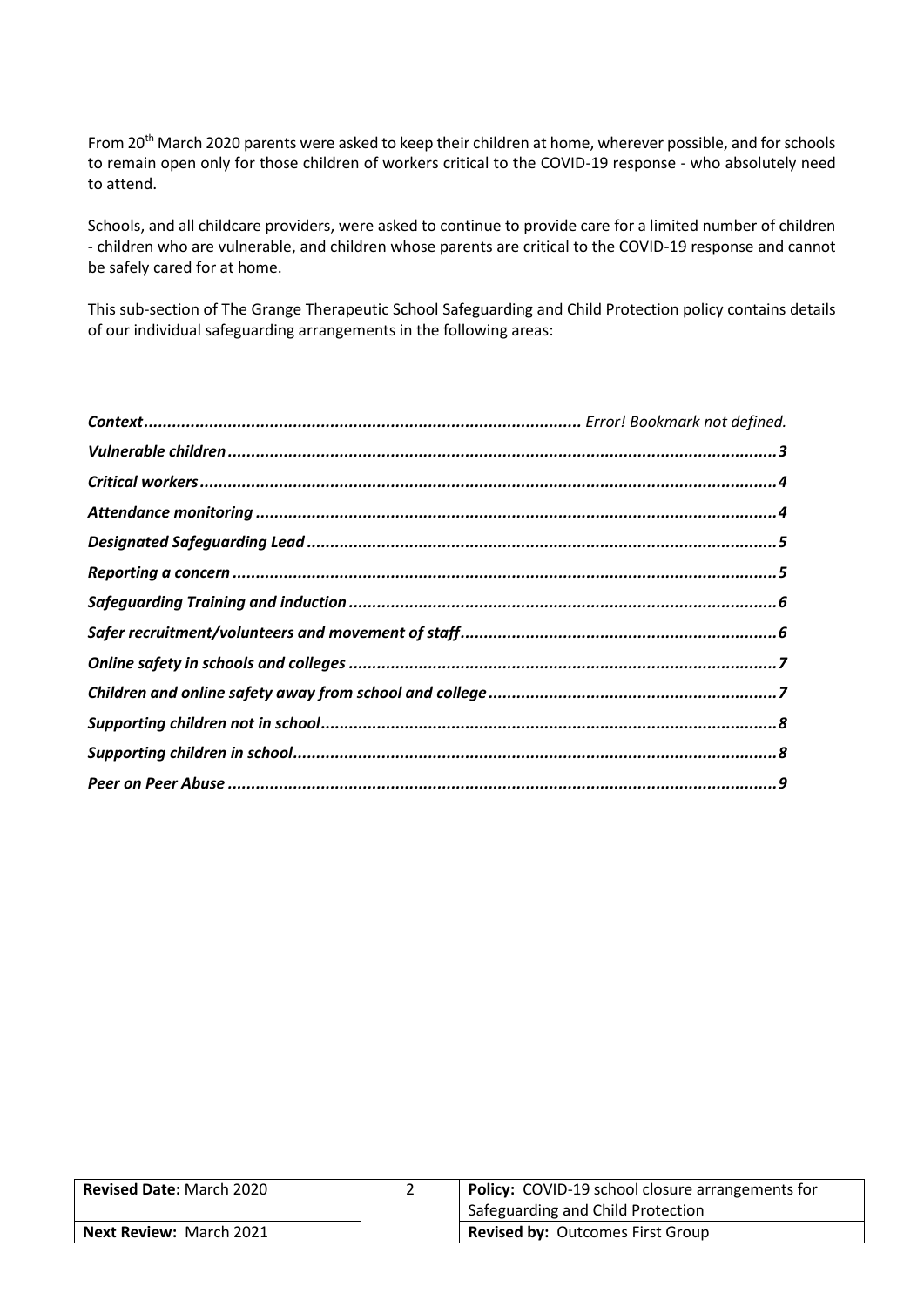### **Key contacts**

| Role            | <b>Name</b>     | <b>Contact number</b> | Email                              |
|-----------------|-----------------|-----------------------|------------------------------------|
| Designated      | Ollie Sharp     | 07904 099 757         | osharp@knossington.rutland.sch.uk  |
| Safeguarding    |                 |                       |                                    |
| Lead            |                 |                       |                                    |
| Deputy DSL      | Julie O'Brien   | 07814 989 426         | jobrien@knossington.rutland.sch.uk |
|                 |                 |                       |                                    |
| Designated      | Katherine       | 07805 721 560         | kbelton@knossington.rutland.sch.uk |
| Safeguarding    | McKenna         |                       |                                    |
| <b>Officer</b>  |                 |                       |                                    |
| Headteacher     | Ollie Sharp     | 07904 099 757         | osharp@knossington.rutland.sch.uk  |
|                 |                 |                       |                                    |
| Safeguarding    | Lynette Edwards | 07720 678 816         | LEdwards@nfa.co.uk                 |
| governor        |                 |                       |                                    |
| Chair of        | Lynette Edwards | 07720 678 816         | LEdwards@nfa.co.uk                 |
| Governors       |                 |                       |                                    |
| Chair of        | David           |                       | DLeatherbarrow@nfa.co.uk           |
| <b>Trustees</b> | Leatherbarrow   |                       |                                    |

# <span id="page-2-0"></span>**Vulnerable children**

Vulnerable children include those who have a social worker and those children and young people up to the age of 25 with education, health and care (EHC) plans.

Those who have a social worker include children who have a child protection plan and those who are looked after by the local authority. A child may also be deemed to be vulnerable if they have been assessed as being in need or otherwise meet the definition in section 17 of the Children Act 1989.

Those with an EHC plan will be risk-assessed in consultation with the local authority (LA) and parents, to decide whether they need to continue to be offered a school or college place in order to meet their needs, or whether they can safely have their needs met at home. This could include, if necessary, carers, therapists or clinicians visiting the home to provide any essential services. Many children and young people with EHC plans can safely remain at home.

Eligibility for free school meals in and of itself should not be the determining factor in assessing vulnerability.

Senior leaders, especially the DSL (and deputy) know who our most vulnerable children are and have the flexibility to offer a place to those on the edge of receiving children's social care support.

The Grange Therapeutic School will continue to work with and support children's social workers to help protect vulnerable children. This includes working with and supporting children's social workers and the local authority virtual school head (VSH) for looked-after and previously looked-after children. The lead person for this will be: Ollie Sharp, Headteacher.

| <b>Revised Date: March 2020</b> | Policy: COVID-19 school closure arrangements for |
|---------------------------------|--------------------------------------------------|
|                                 | Safeguarding and Child Protection                |
| <b>Next Review: March 2021</b>  | <b>Revised by: Outcomes First Group</b>          |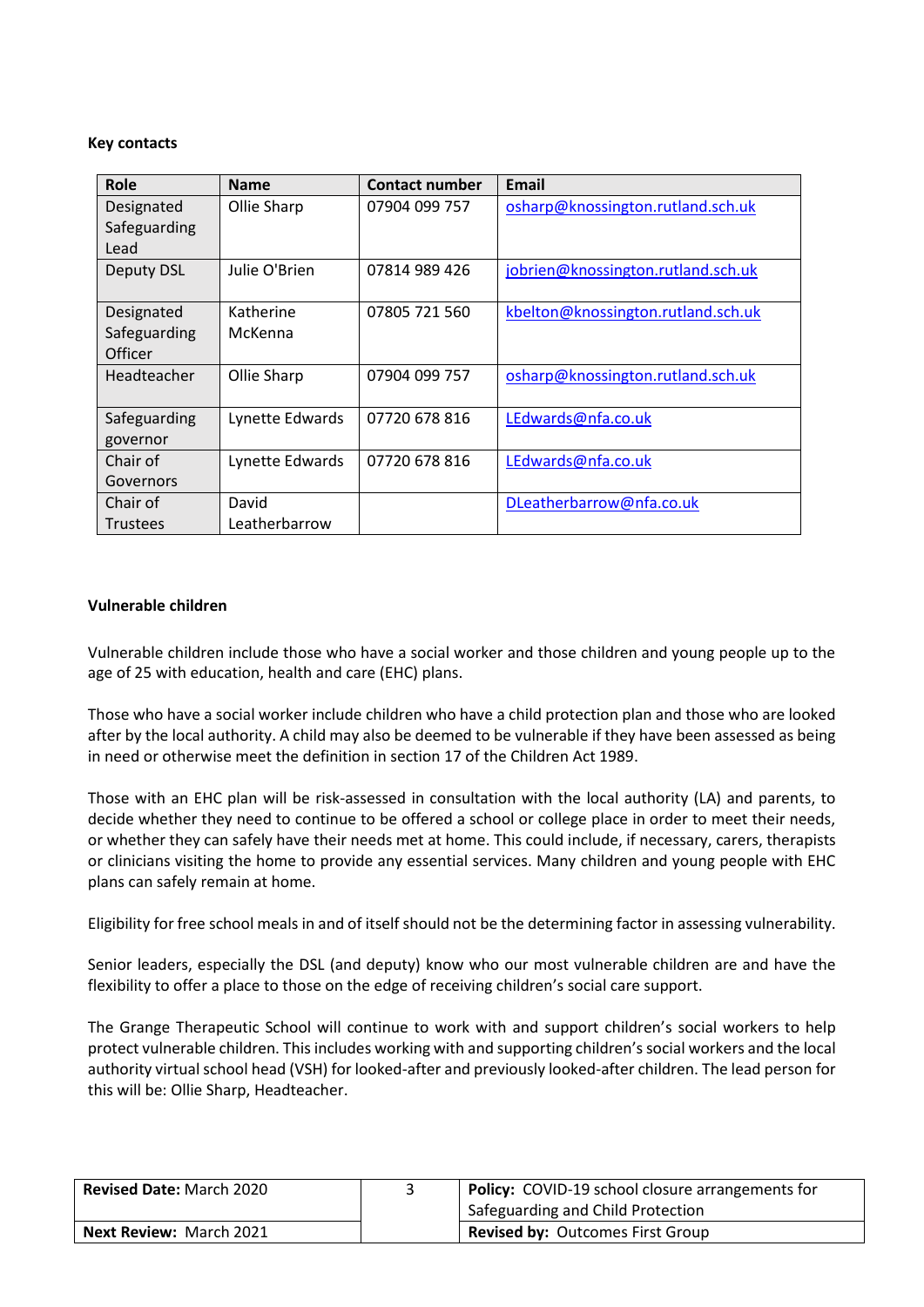# <span id="page-3-0"></span>**Critical workers**

Although HM Government is clear that children should be at home wherever possible, schools and other educational settings have been asked to provide care for the child/ren of any critical workers who need this support. This may include days and times on which the school would not normally be open, including the school holidays. If our school cannot remain open, due to staff illness or self-isolation, or if there is only one child who needs that care, we will notify our local authority [insert name] and / or the relevant placing authority who are responsible for arranging for the child/ren to be cared for in an alternative setting that can meet their needs.

The HM Government guidance for educational settings regarding critical workers can be found here [https://www.gov.uk/government/publications/closure-of-educational-settings-information-for-parents](https://www.gov.uk/government/publications/closure-of-educational-settings-information-for-parents-and-carers/closure-of-educational-settings-information-for-parents-and-carers#critical-workers)[and-carers/closure-of-educational-settings-information-for-parents-and-carers#critical-workers](https://www.gov.uk/government/publications/closure-of-educational-settings-information-for-parents-and-carers/closure-of-educational-settings-information-for-parents-and-carers#critical-workers)

### <span id="page-3-1"></span>**Attendance monitoring**

Local authorities and education settings do not need to complete their usual day-to-day attendance processes to follow up on non-attendance.

The Grange Therapeutic School and social workers will agree with families whether children in need should be attending school –The Grange Therapeutic School will then follow up on any pupil that they were expecting to attend, who does not. The Grange Therapeutic School will also follow up with any 'critical worker' parent or carer who has arranged care for their child(ren) but the child(ren) subsequently do(es) not attend.

To support the above, The Grange Therapeutic School will, when communicating with parents, carers and allocated social workers / placing authorities, confirm emergency contact numbers are correct and ask for any additional emergency contact numbers where they are available.

In all circumstances where a vulnerable child does not take up their place at school, or discontinues, The Grange Therapeutic School will notify their social worker.

If The Grange Therapeutic School has any children in attendance (e.g. because they are vulnerable, the children of critical workers or because they are residential pupils who were not able to return home we will submit the daily attendance sheet to the DfE by 12 noon [https://www.gov.uk/government/publications/coronavirus-covid-19-attendance-recording-for](https://www.gov.uk/government/publications/coronavirus-covid-19-attendance-recording-for-educational-settings)[educational-settings](https://www.gov.uk/government/publications/coronavirus-covid-19-attendance-recording-for-educational-settings)

<span id="page-3-2"></span>If the school has closed, we will complete the return once as requested by the DfE.

| <b>Revised Date: March 2020</b> | <b>Policy:</b> COVID-19 school closure arrangements for |
|---------------------------------|---------------------------------------------------------|
|                                 | Safeguarding and Child Protection                       |
| <b>Next Review: March 2021</b>  | <b>Revised by: Outcomes First Group</b>                 |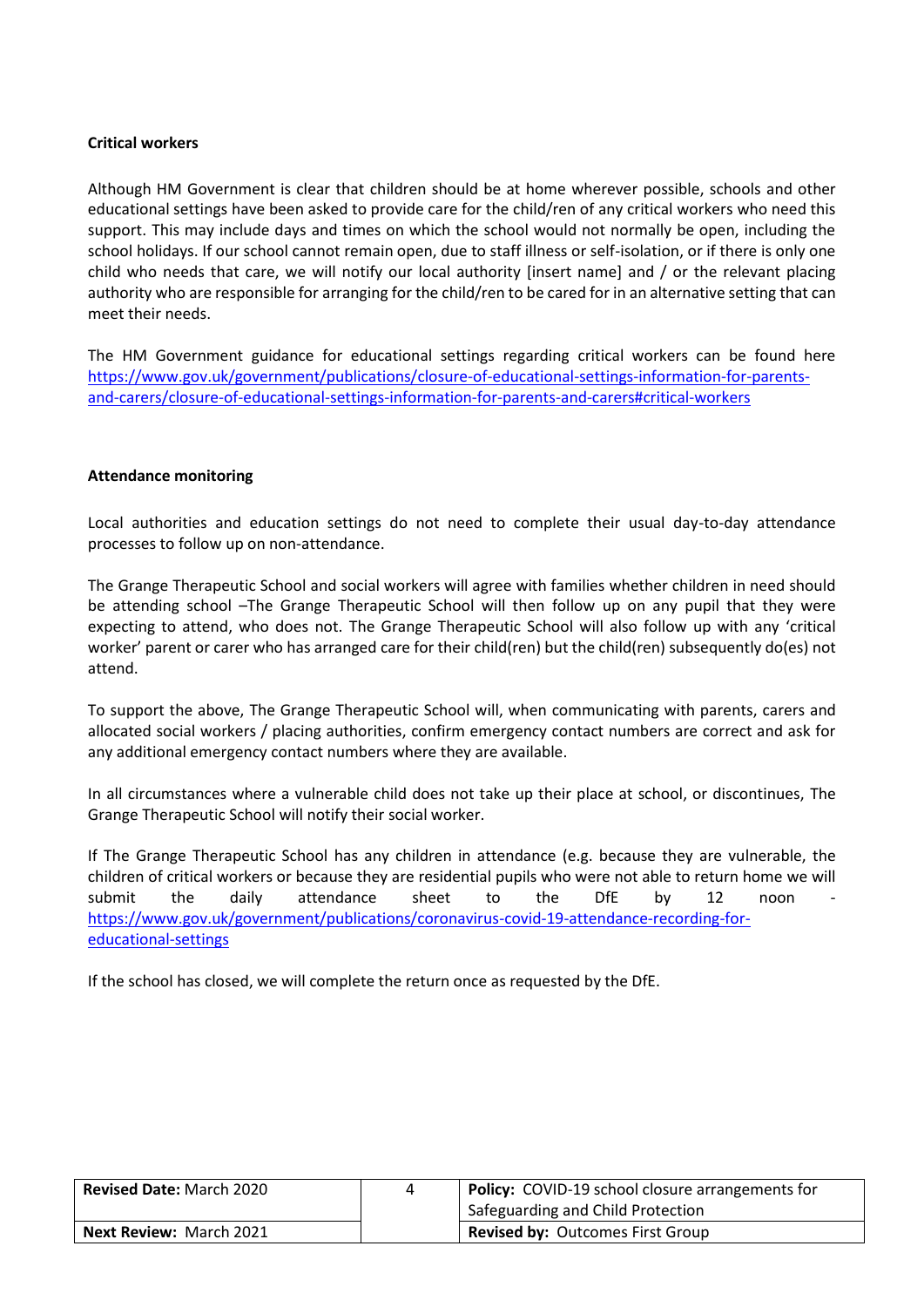# **Designated Safeguarding Lead**

The Grange Therapeutic School has a Designated Safeguarding Lead and a number of Deputy Designated Safeguarding Leads – these are named on the front sheet.

We will endeavour to have a trained DSL or deputy available on site at all times when pupils are present. Where this is not the case, a trained DSL or deputy will be available to be contacted via phone or online video - for example, when working from home.

Where a trained DSL or deputy is not on site, in addition to the above, a senior leader will assume responsibility for co-ordinating safeguarding on site.

This might include updating and managing access to the child protection online management system, Sleuth, liaising with the offsite DSL (or deputy) and, if required, liaising with children's social workers where they require access to children in need and/or to carry out statutory assessments at the school or college.

Whatever the scenario, it is important that all The Grange Therapeutic School staff and volunteers have access to a trained DSL or deputy. On each day, staff on site will be made aware of who that person is and how to contact them.

### <span id="page-4-0"></span>**Reporting a concern**

Where staff have a concern about a child, they should continue to follow the process outlined in the school safeguarding policy, this includes making a report via Sleuth which can be done remotely.

In the unlikely event that a member of staff has a concern about a child but cannot access the recording system, they should telephone the Designated Safeguarding Lead and / or a deputy DSL. This will ensure that the concern is received. Staff must not just leave an answerphone message.

Staff are reminded of the need to report any concern immediately and without delay.

Where staff are concerned about an adult working with children in the school, they should report the concern to the Headteacherimmediately. If there is cause to make a notification to the Headteacher whilst away from school, this should be done by telephone. Staff must not just leave an answerphone message. If the Headteacher is not contactable, the member of staff should contact either the DSL or the Deputy DSL/ Member of the SLT Katherine McKenna

Concerns about the Headteacher should be directed to the Assistant Director Education Acorn Education and Residential Care Lynette Edwards: Tel 07720 678 816 [LEdwards@nfa.co.uk](mailto:LEdwards@nfa.co.uk)

| <b>Revised Date: March 2020</b> | Policy: COVID-19 school closure arrangements for<br>Safeguarding and Child Protection |
|---------------------------------|---------------------------------------------------------------------------------------|
| <b>Next Review: March 2021</b>  | <b>Revised by: Outcomes First Group</b>                                               |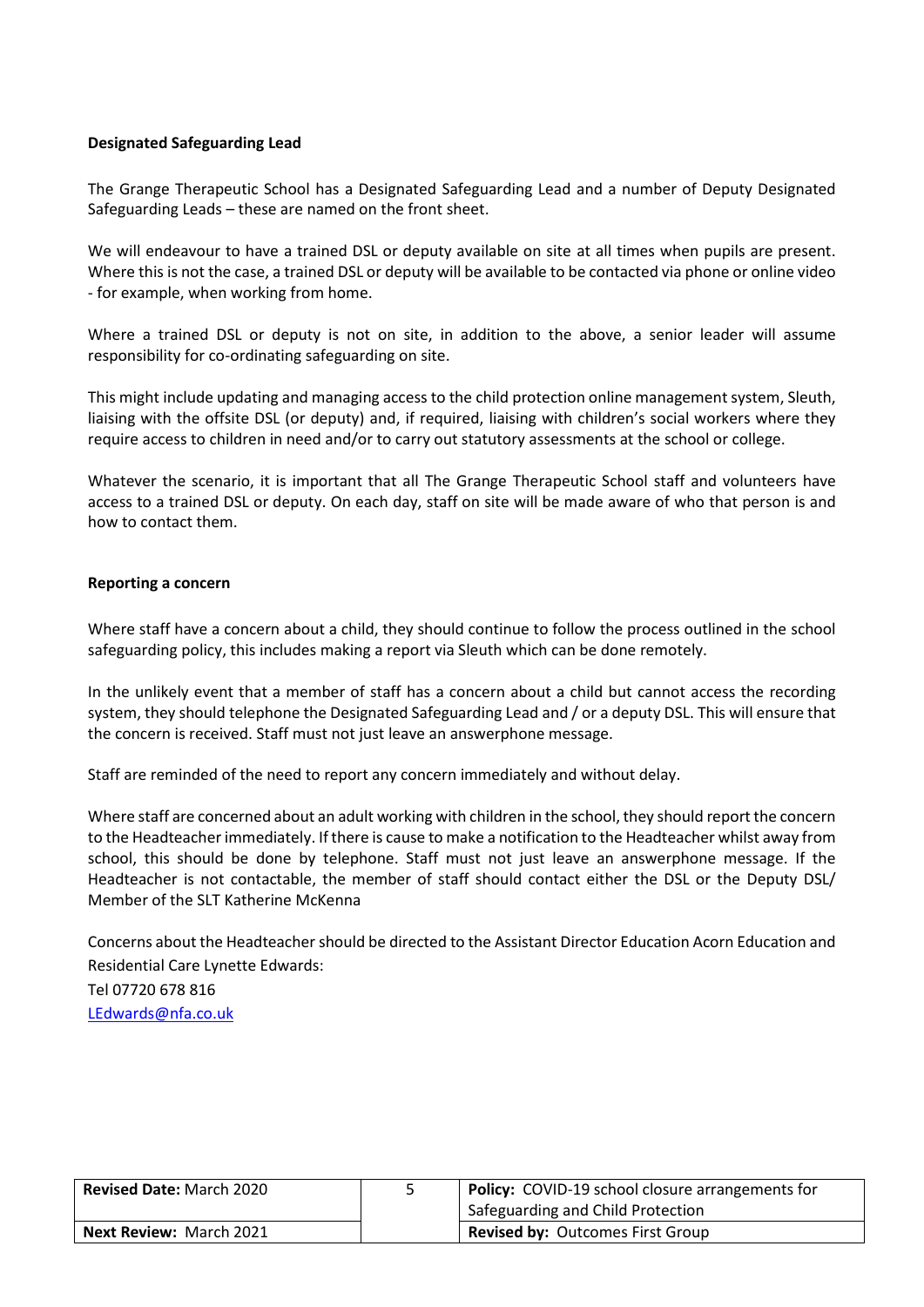# <span id="page-5-0"></span>**Safeguarding Training and induction**

DSL training is very unlikely to take place during this period.

For the period COVID-19 measures are in place, a DSL (or deputy) who has been trained will continue to be classed as a trained DSL (or deputy) even if they miss their refresher training.

All existing school staff have had safeguarding training and have read at least part 1 of Keeping Children Safe in Education (2019). The Designated Safeguarding Lead should communicate with staff any new local arrangements, so they know what to do if they are worried about a child.

Where new staff are recruited, or new volunteers enter The Grange Therapeutic School they will continue to be provided with a safeguarding induction.

The existing school workforce may move between schools on a temporary basis in response to COVID-19. Where The Grange Therapeutic School receive staff from another school, we will judge, on a case-by-case basis, the level of safeguarding induction required. As a minimum, the visiting professional(s) will be provided with a copy of our safeguarding / child protection policy and the name and contact details of the DSL and deputy DSLs.

# <span id="page-5-1"></span>**Safer recruitment/volunteers and movement of staff**

It remains essential that people who are unsuitable are not allowed to enter the children's workforce or gain access to children. When recruiting new staff, The Grange Therapeutic School will continue to follow the relevant safer recruitment processes for their setting, including, as appropriate, relevant sections in part 3 of KCSIE.

In response to COVID-19, the Disclosure and Barring Service (DBS) has made changes to its guidance on standard and enhanced DBS ID checking to minimise the need for face-to-face contact – see <https://www.gov.uk/government/news/covid-19-changes-to-dbs-id-checking-guidelines>

If staff are deployed from another education or children's workforce setting to our school, we will take into account the DfE supplementary guidance on safeguarding children during the COVID-19 pandemic and will accept portability as long as the current employer confirms in writing that:-

- the individual has been subject to an enhanced DBS and children's barred list check (and / or adult barred list check where relevant)
- there are no known concerns about the individual's suitability to work with children (or adults at risk, where relevant)
- there is no ongoing disciplinary investigation relating to that individual

Where The Grange Therapeutic School are utilising volunteers, we will continue to follow the checking and risk assessment process as set out in paragraphs 167 to 172 of KCSIE. Under no circumstances will a volunteer who has not been checked be left unsupervised or allowed to work in regulated activity.

The Grange Therapeutic School will continue to comply with the legal duty to refer to the DBS anyone who has harmed or poses a risk of harm to a child or vulnerable adult. Full details can be found at paragraph 163 of KCSIE.

| <b>Revised Date: March 2020</b> | <b>Policy:</b> COVID-19 school closure arrangements for |
|---------------------------------|---------------------------------------------------------|
|                                 | Safeguarding and Child Protection                       |
| <b>Next Review: March 2021</b>  | <b>Revised by: Outcomes First Group</b>                 |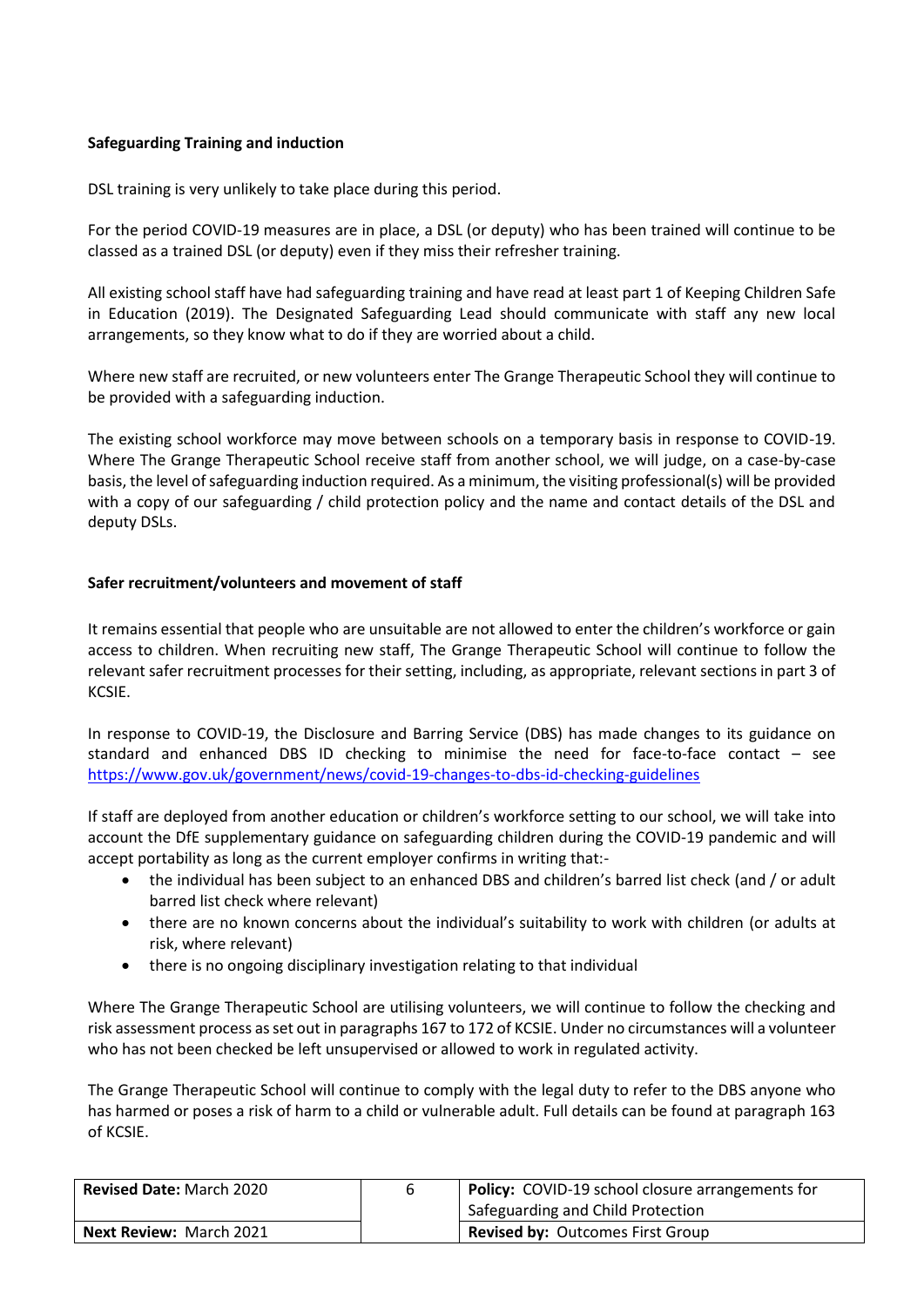The Grange Therapeutic School will continue to consider and make referrals to the Teaching Regulation Agency (TRA) as per paragraph 166 of KCSIE and the TRA's 'Teacher misconduct: advice for making a referral'.

During the COVID-19 period all referrals should be made by emailing [Misconduct.Teacher@education.gov.uk.](mailto:Misconduct.Teacher@education.gov.uk)

Whilst acknowledging the challenge of the current environment, it is essential from a safeguarding perspective that any school or college is aware, on any given day, which staff/volunteers will be in the school or college and that appropriate checks have been carried out, especially for anyone engaging in regulated activity. As such, The Grange Therapeutic School will continue to keep the single central record (SCR) up to date as outlined in paragraphs 148 to 156 in KCSIE.

### <span id="page-6-0"></span>**Online safety in schools and colleges**

The Grange Therapeutic School will continue to provide a safe environment, including online. This includes the use of an online monitoring and filtering system.

Where children are using computers in school, appropriate supervision will be in place.

### <span id="page-6-1"></span>**Children and online safety away from school and college**

It is important that all staff who interact with children, including online, continue to look out for signs a child may be at risk. Any such concerns should be dealt with as per the child protection policy and where appropriate referrals should still be made to children's social care and as required the police.

Online teaching should follow the same principles as set out in the school's or college's staff code of conduct.

The Grange Therapeutic School will ensure any use of online learning tools and systems is in line with privacy and data protection/GDPR requirements.

Below are some simple things to consider when delivering virtual lessons, especially where webcams are involved:

- Unless specifically agreed with the Headteacher / senior staff, children will be taught only in groups.
- Where one to one teaching is necessary, this will only be with the explicit written consent of the Headteacher, young person and parent(s).
- The DSL, head of department and / or other senior staff must be able to join any virtual lesson at any point.
- Staff and children must wear suitable clothing, as should anyone else in the household.
- Any computers used should be in appropriate areas, for example, not in bedrooms; and the background should be blurred or hidden.

The live class should be recorded so that if any concerns were to arise, the video can be reviewed. Live classes should be kept to a reasonable length of time, or the streaming may prevent the family 'getting on' with their day.

• Language must be professional and appropriate, including any family members in the background.

| <b>Revised Date: March 2020</b> | Policy: COVID-19 school closure arrangements for |
|---------------------------------|--------------------------------------------------|
|                                 | <sup>1</sup> Safeguarding and Child Protection   |
| <b>Next Review: March 2021</b>  | <b>Revised by: Outcomes First Group</b>          |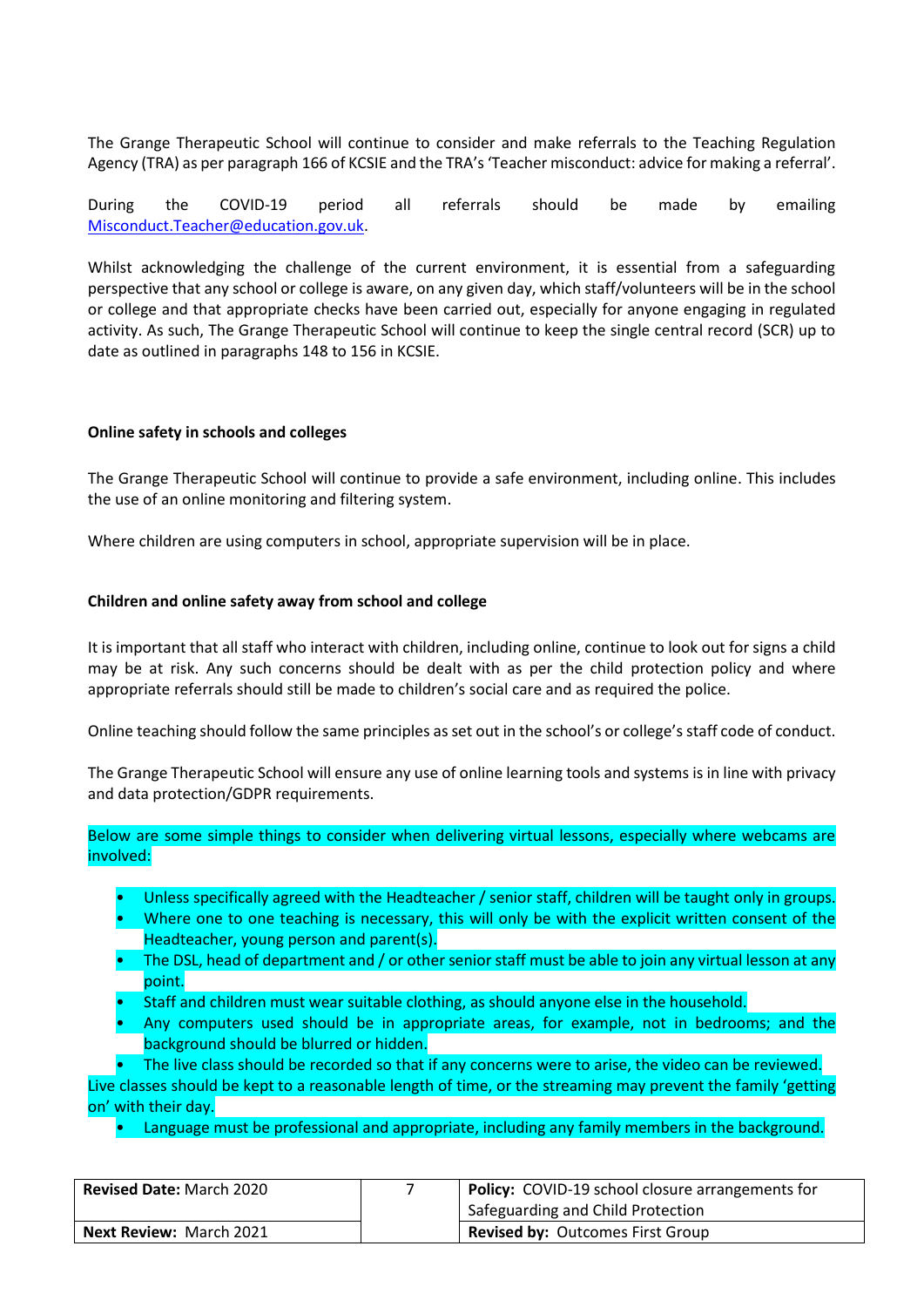- Staff must only use platforms agreed with senior leaders and the IT / network manager to communicate with pupils
- Staff should record the length, time, date and attendance of any sessions held.

# <span id="page-7-0"></span>**Supporting children not in school**

The Grange Therapeutic School is committed to ensuring the safety and wellbeing of all its students.

The Designated Safeguarding Lead will ensure that a robust communication plan is in place for each child, their parent(s) / carers and the allocated social worker or placing authority.

Details of this communication plan must be recorded on Sleuth

The communication plan may include; remote contact, phone contact, door-step visits. Other individualised contact methods should be considered and recorded.

The Grange Therapeutic School and its Designated Safeguarding Lead will work closely with all stakeholders to maximise the effectiveness of any communication plan.

This plan must be reviewed regularly and where concerns arise, the Designated Safeguarding Lead will consider any referrals as appropriate, taking into account the local criteria for action.

In addition, the school will share safeguarding messages on its website and social media pages.

The Grange Therapeutic School recognises that school is a protective factor for children and young people, and the current circumstances have a significant potential to affect the mental health of pupils and their parents. Teachers and pastoral staff at The Grange Therapeutic School will be aware of this in setting expectations of pupils' work where they are at home.

The Grange Therapeutic School will ensure that if we are unable to care for the child/ren of critical workers, residential pupils and vulnerable children on site, we will liaise with the placing local authority and the parent / carer to find a suitable alternative; e.g., at a 'hub' school or via a multi-disciplinary package of support. In that situation, the DSL will ensure that the DSL of the hub school / lead practitioner is made aware of any relevant safeguarding information relating to a child.

# <span id="page-7-1"></span>**Supporting children in school**

The Grange Therapeutic School is committed to ensuring the safety and wellbeing of all its students.

The Grange Therapeutic School will continue to be a safe space for all children to attend and flourish. The Headteacher will ensure that appropriate staff are on site and staff to pupil ratio numbers are appropriate, maximising safety.

The Grange Therapeutic School will refer to the Government guidance for education and childcare settings on how to implement social distancing and continue to follow the advice from Public Health England on handwashing and other measures to limit the risk of spread of coronavirus.

| <b>Revised Date: March 2020</b> | <b>Policy:</b> COVID-19 school closure arrangements for |
|---------------------------------|---------------------------------------------------------|
|                                 | Safeguarding and Child Protection                       |
| <b>Next Review: March 2021</b>  | <b>Revised by: Outcomes First Group</b>                 |